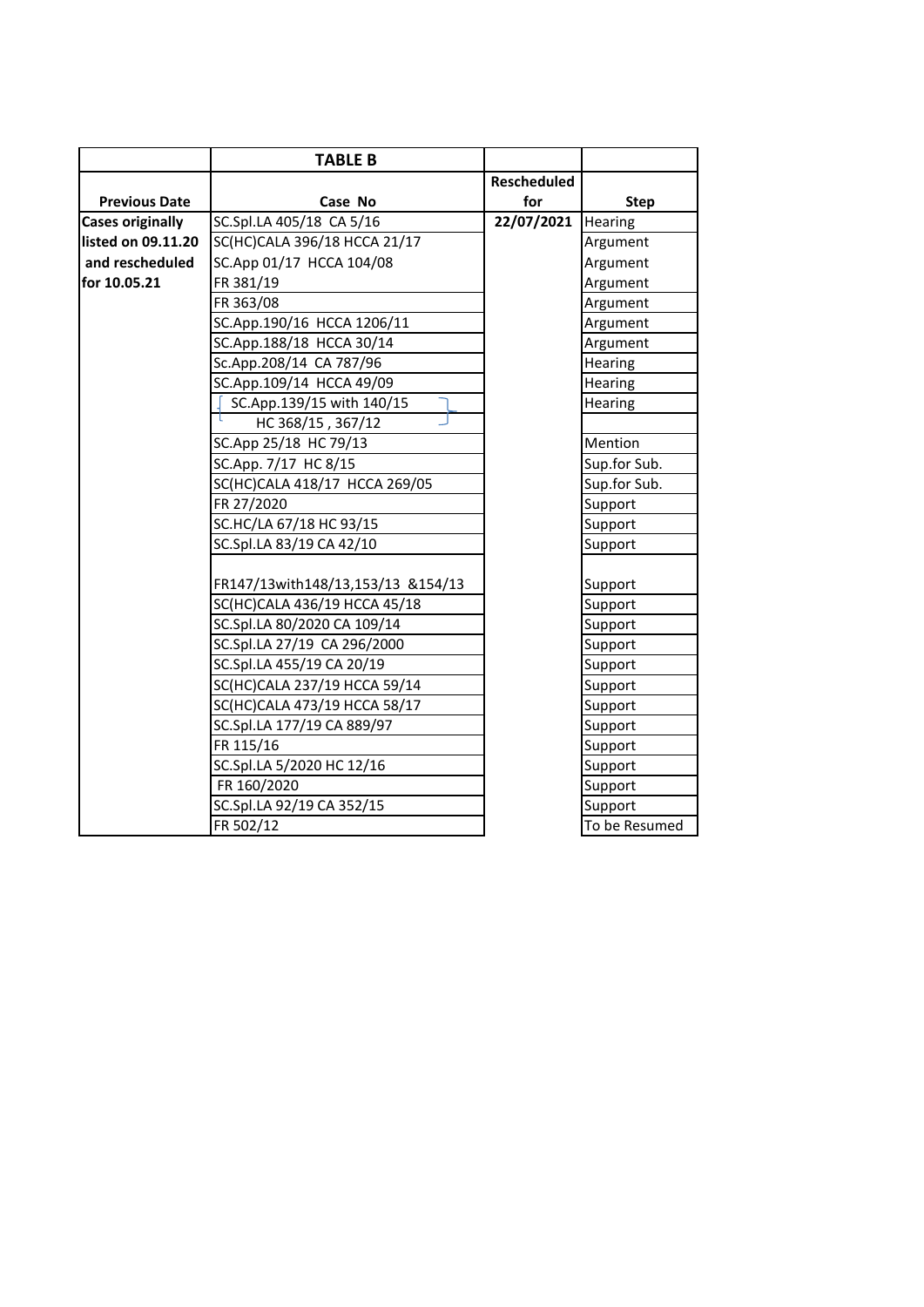|                         | SC.App.93/14 with 94/14, 95/14 &  |                      |                |
|-------------------------|-----------------------------------|----------------------|----------------|
|                         | 96/14 HCCA 125/08,119/08,128/08 & |                      |                |
| <b>Cases originally</b> | 162/09                            | 26/07/2021   Hearing |                |
| listed on 09.11.20      | FR 19/18                          |                      | <b>Hearing</b> |
| and rescheduled         | FR 139/12                         |                      | <b>Hearing</b> |
| for 10.05.21            | SC.App.89/18 CA 702/89            |                      | Hearing        |
|                         | SC.HC/LA 2/2020 HC 23/18          |                      | Support        |
|                         | SC.Spl.LA 146/18 CA 27/14         |                      | Support        |
|                         | SC(HC)CALA 259/16 HCCA 55/06      |                      | Support        |
|                         | SC(HC)CALA 385/18 HCCA 38/09      |                      | Support        |
|                         | FR 333/18                         |                      | Support        |
|                         | SC(HC)CALA 194/20 HCCA 139/17     |                      | Support        |
|                         | SC(HC)CALA 498/19 HCCA 45/14      |                      | Support        |
|                         | SC(HC)CALA 252/20 HCCA 31/18      |                      | Support        |
|                         | SC.Spl.LA 95/2020 CA 703/2007     |                      | To be Resumed  |
| <b>Cases originally</b> | FR 277/17                         | 27/07/2021           | Argument       |
| listed on 10.11.20      | SC.App.137/16 CA 788/97           |                      | Argument       |
| and rescheduled         | SC.App.28/14 HCCA 526/06          |                      | Argument       |
| for 11.05.21            | FR 457/11                         |                      | Argument       |
|                         | CHC 5/2007 HC(Civil) 139/01       |                      | Argument       |
|                         | SC.App.121/15 HCCA 14/09          |                      | Argument       |
|                         | SC.App.156/16 HC 881/11           |                      | Argument       |
|                         | SC.App.162/18 HCCA 63/04          |                      | Argument       |
|                         | SC.App.119/14 HCCA 12/11          |                      | Hearing        |
|                         | SC.App.129/17 CA 12/15            |                      | Hearing        |
|                         | SC.App 136/18 HCCA 493/12         |                      | Hearing        |
|                         | CHC 33/11 HC(Civil) 86/04         |                      | Hearing        |
|                         | SC.Spl.LA 139/19 CA 198/17        |                      | Mention        |
|                         | SC.Spl.LA 12/2020 CA 06/15        |                      | Support        |
|                         | FR 423/18 & 424/18                |                      | Support        |
|                         | SC(HC)CALA34/14 with 40/17        |                      |                |
|                         | HCCA214/11                        |                      | Support        |
|                         | Sc.Spl.LA 108/19 CA 73/16         |                      | Support        |
|                         | SC.Spl.LA 264/18 CA 74/2000       |                      | Support        |
|                         | SC(HC)CALA 16/19 HCCA 163/18      |                      | Support        |
|                         | SC.Spl.LA 299/19 CA 182/13        |                      | Support        |
|                         | SC.HC/LA38/19with39/19-           |                      |                |
|                         | HC48/17,514/17                    |                      | Support        |
|                         | SC.HC/LA 76/19 HC(Civil) 303/18   |                      | Support        |
|                         | SC.Spl.LA 71/19 CA 118/16         |                      | Support        |
|                         | SC.Spl.LA 77/18 CA 126/08         |                      | Support        |
|                         | FR 271/18                         |                      | Support        |
|                         | FR 24/2020                        |                      | Support        |
|                         | SC(HC)CALA 27/20 HCCA 26/17       |                      | Support        |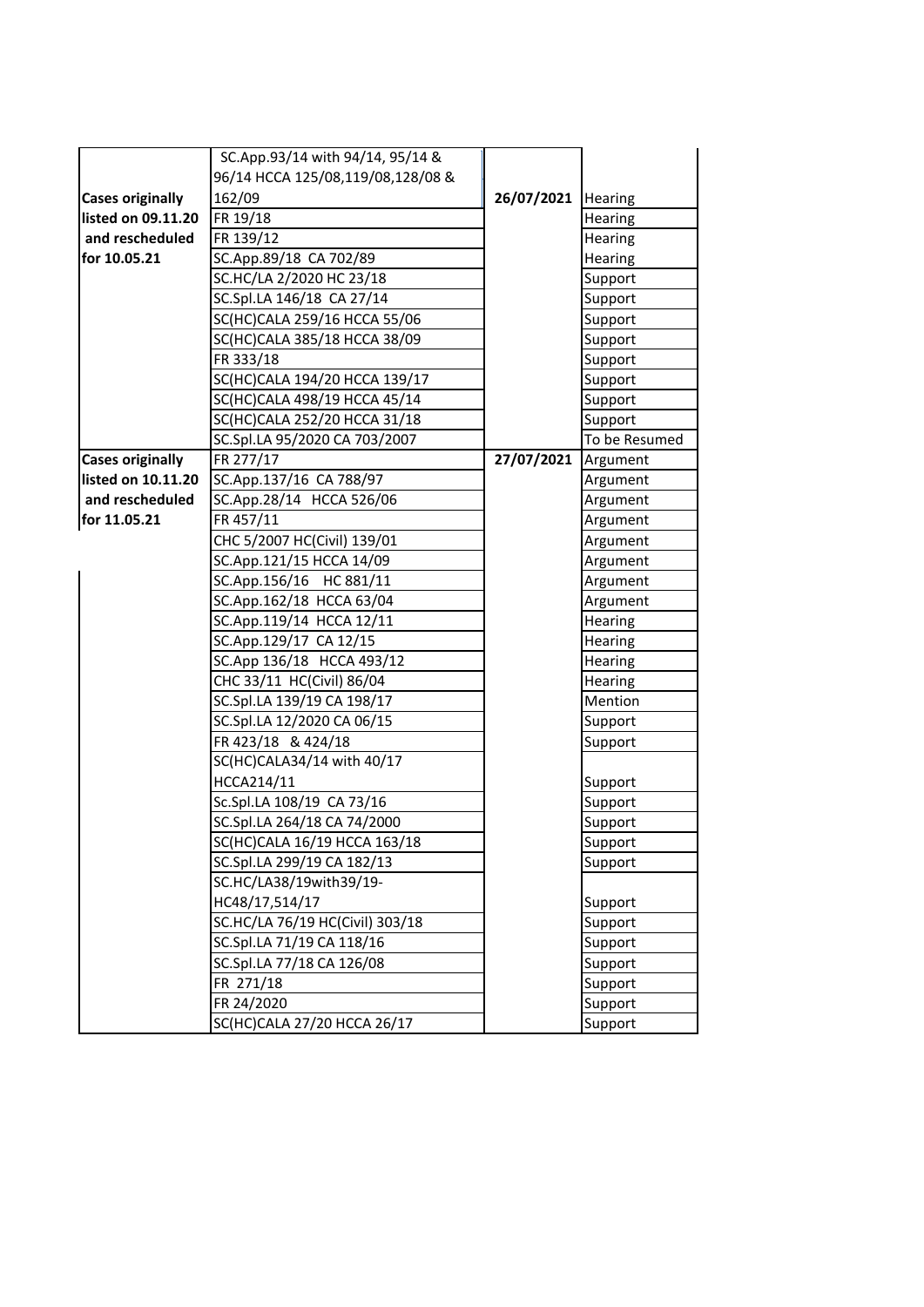| <b>Cases originally</b> | CHC 25/11 HC(Civil) 86/04          | 28/07/2021 | Hearing        |
|-------------------------|------------------------------------|------------|----------------|
| listed on 10.11.20      | FR 274/13                          |            | Hearing        |
| and rescheduled         | SC.App.3/17 HCCA 8/11              |            | <b>Hearing</b> |
| for 11.05.21            | FR 259/19                          |            | Support        |
|                         | FR 169/19                          |            | Support        |
|                         | FR 156/20                          |            | Support        |
|                         | SC(HC)CALA 134/20 HCCA 85/17       |            | Support        |
|                         | SC(HC)CALA 627/16 HCCA 242/08      |            | Support        |
|                         | FR 230/20                          |            | Support        |
|                         | FR 321/19                          |            | Support        |
|                         | SC(HC)CALA 182/20 HCCA 73/19       |            | Support        |
|                         | FR 442/19,443/19,444/19 & 19/2020  |            | Support        |
|                         | SC.HC/LA 90/20 HC(Civil) 352/18    |            | Support        |
| <b>Cases originally</b> | SC.App. 136/16 HCCA 22/07          | 29/07/2021 | Argument       |
| listed on 11.11.20      | SC.App.189/17 HCCA 38/14           |            | Argument       |
| and rescheduled         | SC.Spl.LA 68/17 CA 122/10          |            | Argument       |
| for 12.05.21            | SC(HC)CALA 95/19 HCCA 91/16        |            | Argument       |
|                         | CHC 2/14 HC(Civil) 6/12            |            | Argument       |
|                         | CHC 11/06 HC 101/00                |            | Argument       |
|                         | SC.App.177/16 HCCA 166/13          |            | <b>Hearing</b> |
|                         | SC.App. 72/17 HCCA 16/13           |            | Hearing        |
|                         | SC(HC)CALA 303/19 HCCA 75/18       |            | Inquiry on P/O |
|                         | FR 31/18                           |            | Support        |
|                         | SC.Spl.LA 99/19 HC 16/15           |            | Support        |
|                         | SC(HC)CALA 121/19 HCCA 41/12       |            | Support        |
|                         | SC.HC/LA 16/2020 CHC 619/17        |            | Support        |
|                         | FR 334/18, 387/18, 388/18, 347/18, |            | Support        |
|                         | 392/18 & 7/19                      |            |                |
|                         | SC(HC)CALA 477/19 HCCA 13/18       |            | Support        |
|                         | SC(HC)CALA 4/2020 HCCA 87/14       |            | Support        |
|                         | SC.Spl.LA 259/19 CA 347/17         |            | Support        |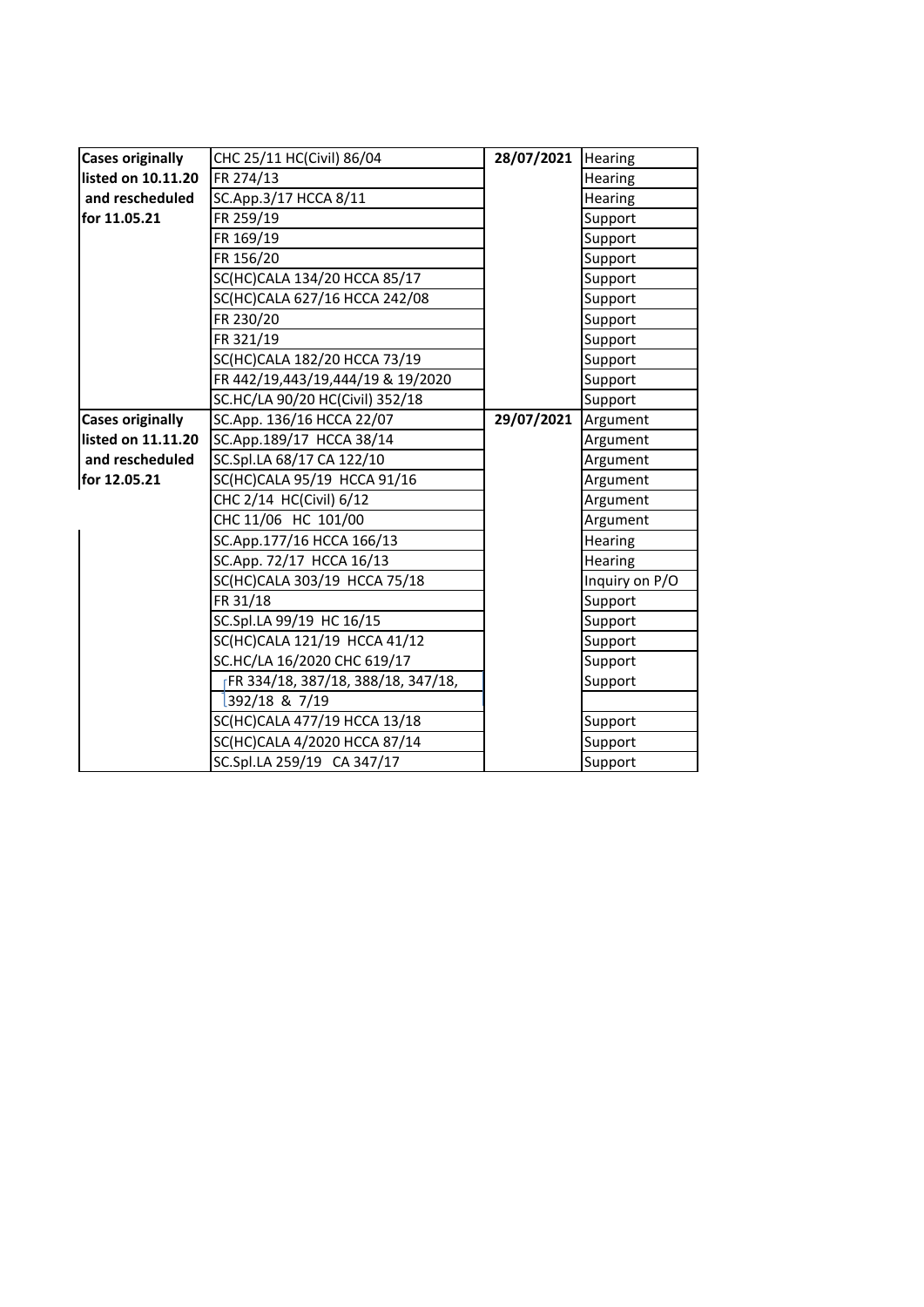| <b>Cases originally</b> | SC.App 98/15 CA 974/08           | 30/07/2021 Argument |               |
|-------------------------|----------------------------------|---------------------|---------------|
| listed on 11.11.20      | FR 291/13                        |                     | Argument      |
| and rescheduled         | SC.App.91/14 HCCA 66/09          |                     | Argument      |
| for 12.05.21            | SC.App.113/19 HCCA 58/17         |                     | Argument      |
|                         | SC.App 115/13 CA 159/97          |                     | Argument      |
|                         | CHC 56/13 HC(Civil) 202/19       |                     | Hearing       |
|                         | FR 336/19                        |                     | Hearing       |
|                         | SC.App.49/16 HCCA 70/14          |                     | Hearing       |
|                         | SC(HC)CALA 72/2020 HCCA 2/20     |                     | Support       |
|                         | SC.Spl.LA 88/19 CA 58/2000       |                     | Support       |
|                         | SC(HC)CALA 95/20 HCCA 14/19      |                     | Support       |
|                         | FR 154/2020                      |                     | Support       |
|                         | FR 207/2020                      |                     | Support       |
|                         | Sc.HC/LA 24/20 HC 15/14          |                     | Support       |
|                         | SC.Contempt 1/2020 & 2/2020      |                     | Support       |
|                         | FR 240/19                        |                     | Support       |
|                         | SC(HC)CALA 266/20 HC 146/17      |                     | Support       |
| <b>Cases originally</b> | SC.App.123/18 HCCA 34/08         | 02/08/2021          | Argument      |
| listed on 12.11.20      | CHC 51/14 HC (Civil) 200/11      |                     | Argument      |
| and rescheduled         | SC.App 149/14 HCCA 133/04        |                     | Argument      |
| for 13.05.21            | SC.App.82/10 HCCA 1339/04        |                     | Argument      |
|                         | SC.App. 170/18 CA 405/13         |                     | Argument      |
|                         | SC.App.88/14 HCCA 495/13         |                     | Hearing       |
|                         | SC.App.149/18 with 150/18        |                     |               |
|                         | HCCA 198/11                      |                     | Hearing       |
|                         | SC.Spl.LA 62/19 CA 366/2000      |                     | Mention       |
|                         | SC(HC)CALA 500/19 HCCA 121/18    |                     | Sup. for Sub. |
|                         | SC(HC)CALA 290/16 HCCA 46/13     |                     | Sup. Motion   |
|                         | SC.App.113/17 CA 1288/99         |                     | Sup.for Sub.  |
|                         | SC(HC)CALA 97/20 HCCA 68/18      |                     | Support       |
|                         | SC(HC)CALA 257/18 HCCA 5/15      |                     | Support       |
|                         | FR 221/19                        |                     | Support       |
|                         | SC(HC)CALA 435/19 HCCA 26/18     |                     | Support       |
|                         | FR 460/19 -- 462/19              |                     | Support       |
|                         | FR 506/19                        |                     | Support       |
|                         | SC(HC)CALA278/19 HCCA 227-228/18 |                     | Support       |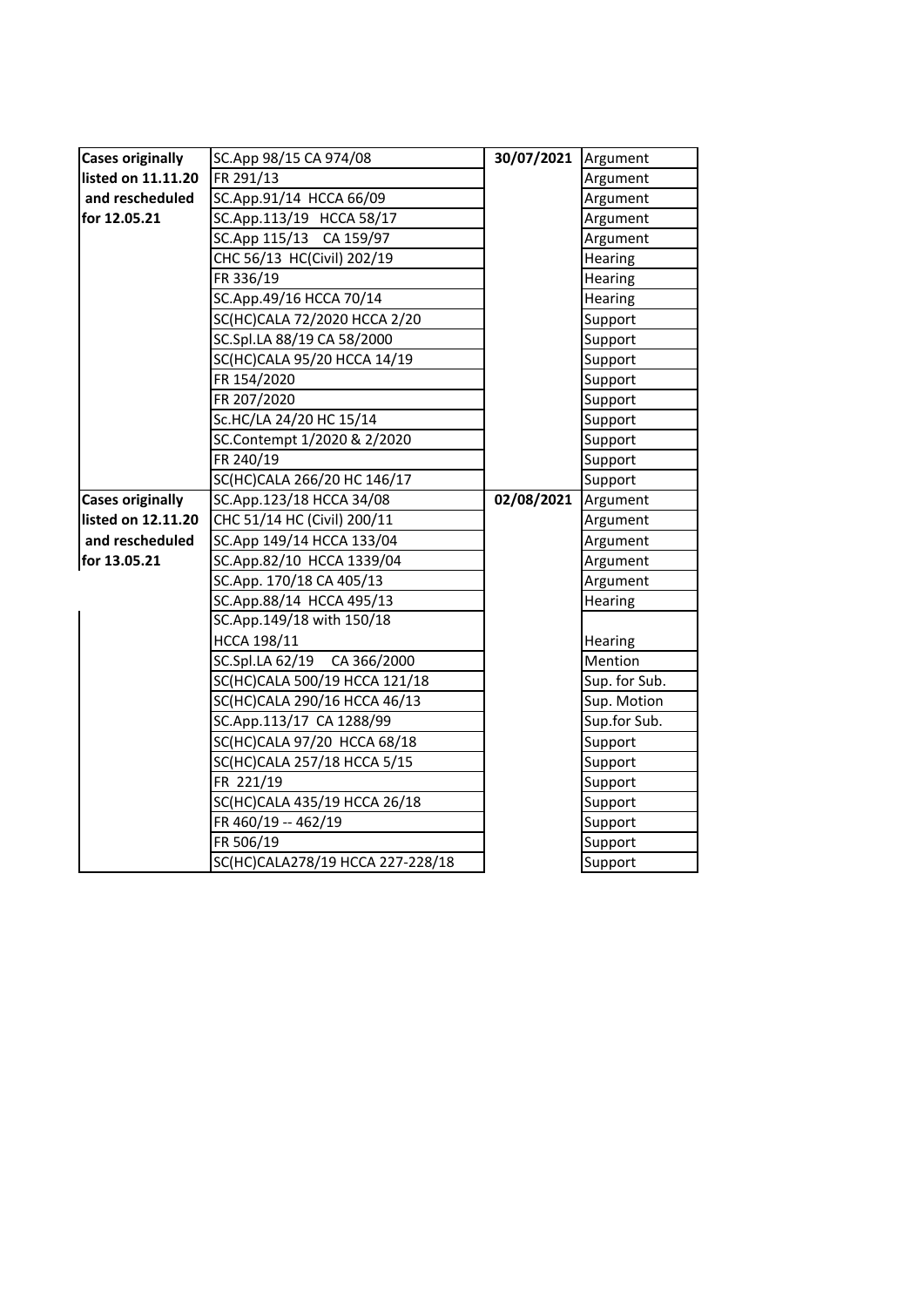| <b>Cases originally</b> | SC.App.111/18 HC 64/16                 | 03/08/2021 Argument   |                |
|-------------------------|----------------------------------------|-----------------------|----------------|
| listed on 12.11.20      | SC.App. 122/15 HC 20/12                |                       | Argument       |
| and rescheduled         | CHC 30/13 HC(Civil) 668/10             |                       | Argument       |
| for 13.05.21            | SC.App.145/17 HCCA 93/12               |                       | Argument       |
|                         | FR 154/18                              |                       | Argument       |
|                         | SC.App 125/19 HC(Civil) 454/15         |                       | Hearing        |
|                         | FR 52/15                               |                       | Hearing        |
|                         | SC.App.60/12 HC 59/05                  |                       | Hearing        |
|                         | SC(HC)CALA 637/16 HCCA 26/15           |                       | Support        |
|                         | SC.Spl.LA 368/19 CA 20/17              |                       | Support        |
|                         | FR 77/19                               |                       | Support        |
|                         | FR 195/20                              |                       | Support        |
|                         | FR 242/19                              |                       | Support        |
|                         | SC.Spl.LA 116/20 CA 1212/99            |                       | Support        |
|                         | SC.Spl.LA 241/19 CA 187-188/12         |                       | Support        |
|                         | FR 149/20, 155/20, 159/20,             |                       | Support        |
|                         | 158/20<br>& 167/20                     |                       |                |
|                         | SC.App.127/18 with127B/18              |                       |                |
| <b>Cases originally</b> | HCCA 196/10                            | 04/08/2021   Argument |                |
| listed on 13.11.20      | FR 235/18 & 296/18                     |                       | Argument       |
| and rescheduled         | CHC 52/14 HC(Civil) 196/09             |                       | Argument       |
| for 17.05.21            | SC.App.200/12 HCCA 66/11               |                       | Argument       |
|                         | SC.App.81/18 HCCA 54/14                |                       | Hearing        |
|                         | SC.App.07/2020 HCCA 64/13              |                       | <b>Hearing</b> |
|                         | CHC 46/14 & 46A /14 HC(Civil) 274/11   |                       | Hearing        |
|                         | CHC 48/14 & 48A/14 HC(Civil) 274/11    |                       | Hearing        |
|                         | CHC 25/15 HC(Civil) 272/09             |                       | Sup.for Sub.   |
|                         | SC.Spl.LA 326/18 CA 359/14             |                       | Support        |
|                         | SC.HC/LA 14/2020 HC(Civil) 57/14 *     |                       | Support        |
|                         | SC(HC)CALA 456/19 HCCA 172/15          |                       | Support        |
|                         | SC.Spl.LA 298/19 HCALT 56/17           |                       | Support        |
|                         | SC(HC)CALA 181/19 CA 37/14             |                       | Support        |
|                         | SC(HC)CALA 125/19 HCCA 17/14           |                       | Support        |
|                         | SC.Spl.LA 01/2020 CA 209/14            |                       | Support        |
|                         | Sc(HC)CALA 90/17 HCCA 115/11           |                       | Support        |
|                         | SC(HC)CALA 14/2020 HCCA 14/12          |                       | Support        |
|                         | SC.Spl.LA 134/19 CA 165/07             |                       | Support        |
|                         | FR 403/19                              |                       | Support        |
|                         | SC.HC/LA 15/2020 HC 51/14 with 14/20 * |                       | Support        |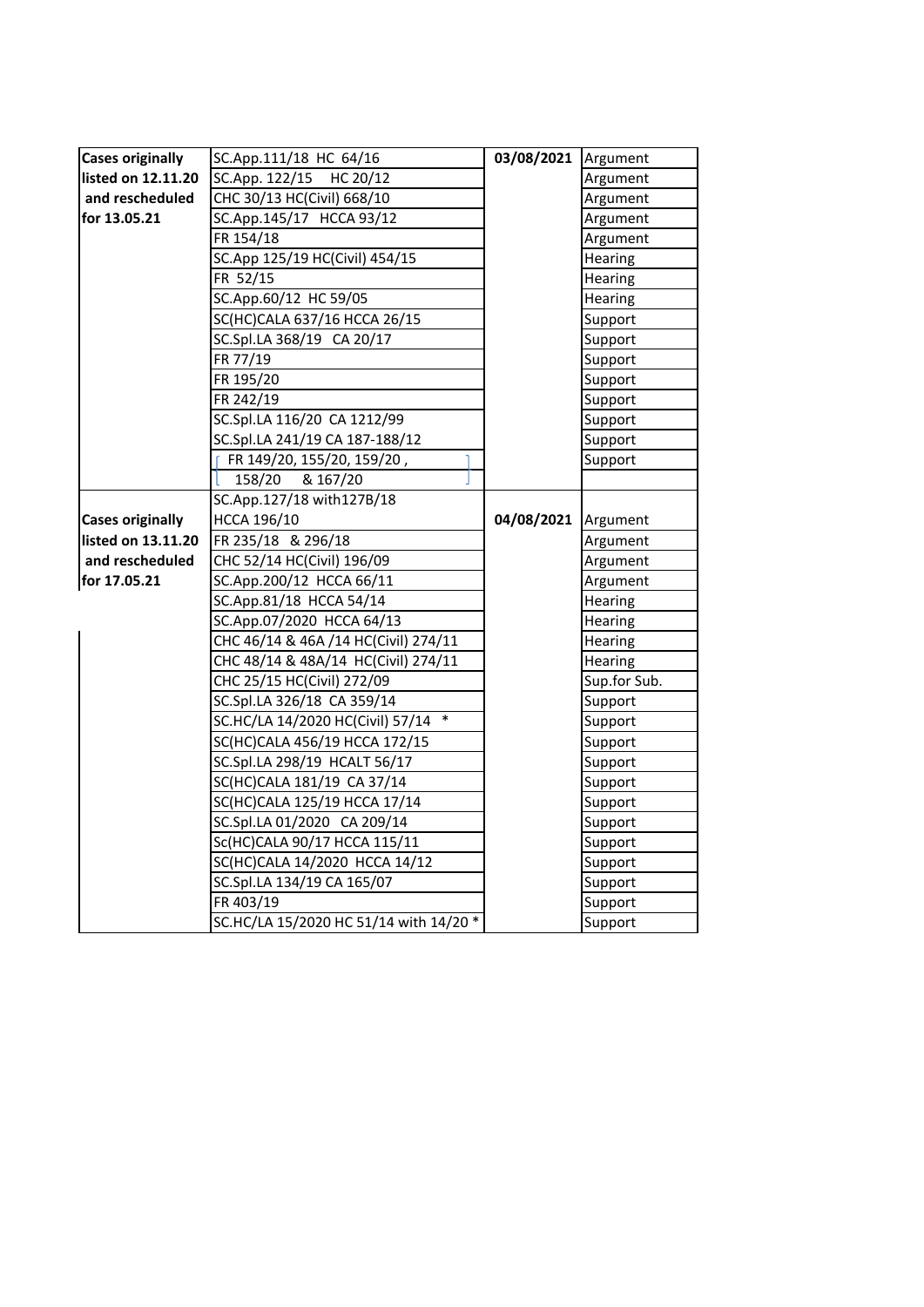| <b>Cases originally</b> | SC.App 63/18 CA 219/16               | 05/08/2021 | Argument       |
|-------------------------|--------------------------------------|------------|----------------|
| listed on 13.11.20      | FR 49/19 & 50/19                     |            | Argument       |
| and rescheduled         | FR 260/12                            |            | Argument       |
| for 17.05.21            | CHC 7/14 HC 258/11                   |            | <b>Hearing</b> |
|                         | FR 536/12 with 560/12                |            | <b>Hearing</b> |
|                         | FR 194/17                            |            | <b>Hearing</b> |
|                         | SC.App 115/19 HCCA 17/17             |            | <b>Hearing</b> |
|                         | SC(HC)CALA 442/19 HCCA 102/18        |            | Support        |
|                         | SC.Spl.LA 200/19 HC 2442/18          |            | Support        |
|                         | SC.Spl.LA 17/19 CA 204/16            |            | Support        |
|                         | SC(HC)CALA 214/19 HCCAS 58/17        |            | Support        |
|                         | FR 49/2020                           |            | Support        |
|                         | SC.Spl.LA108/20 with 109/20 CA142/15 |            | Support        |
|                         | SC.Spl.LA 183/20 CA 45/06            |            | Support        |
|                         | SC.HC/LA 36/17 with 37/17            |            | Support        |
|                         | HCARB 203/12, 249/12                 |            | Support        |
|                         | SC.Spl.LA 27/18 CA 187/97            |            | Support        |
|                         | SC(HC)CALA 61/20 HCCA 05/18          |            | Support        |
|                         | SC.Spl.LA 109/20 CA 141/15           |            | Support        |
|                         | FR 316/20                            |            | Support        |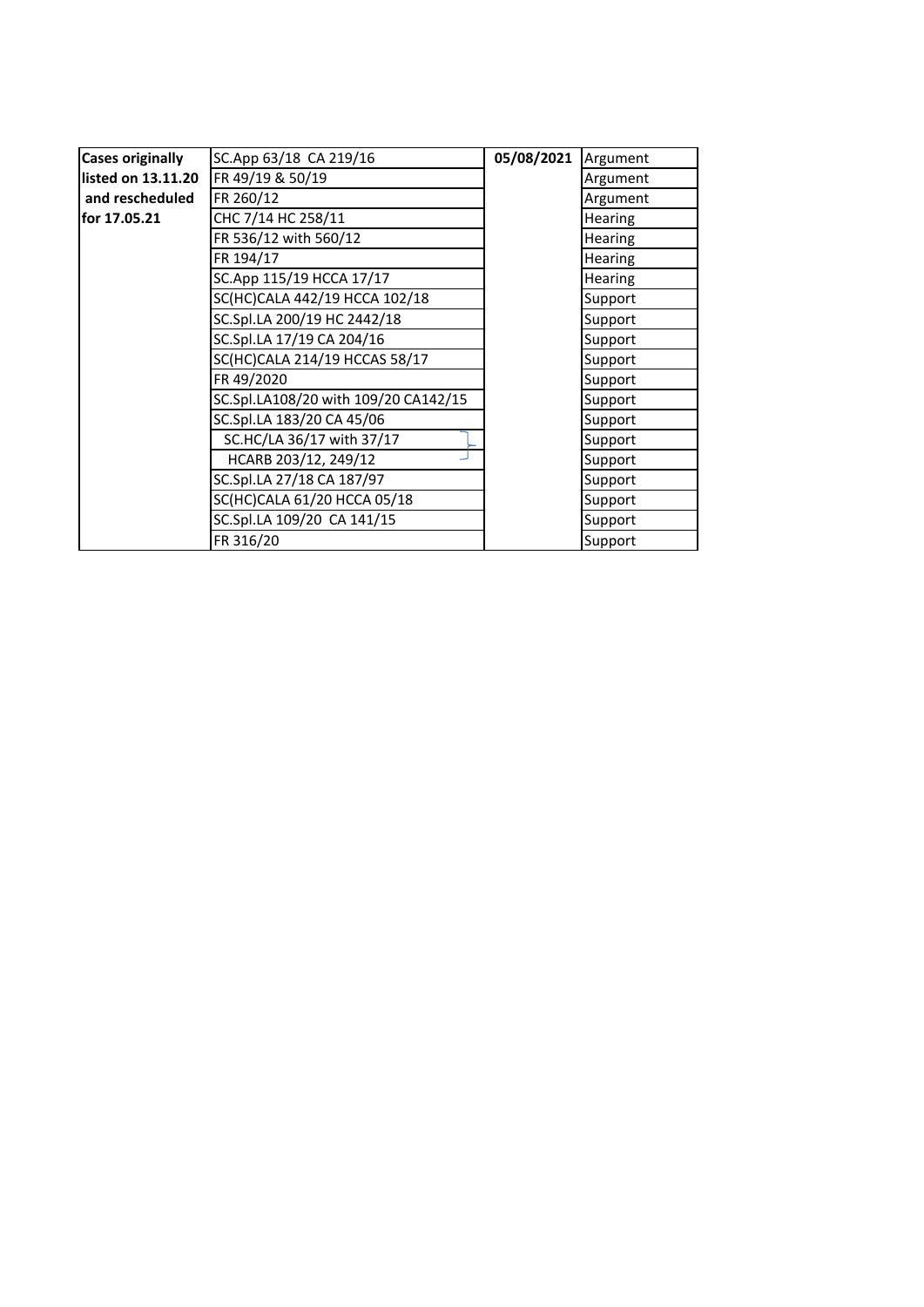| <b>Cases originally</b> | SC.App 69/14 HCCA 828/11       | 06/08/2021 Argument |                |
|-------------------------|--------------------------------|---------------------|----------------|
| listed on 16.11.20      | CHC 6/09 HC(Civil) 218/97      |                     | Argument       |
| and rescheduled         | SC.App 42/17 CA 8/14           |                     | Argument       |
| for 18.05.21            | FR 467/15                      |                     | Argument       |
|                         | FR 402/13                      |                     | Argument       |
|                         | SC.App.28/16 HCCA 08/02        |                     | Argument       |
|                         | FR 15/18                       |                     | Argument       |
|                         | SC.App.126/11 HCCA 407/07      |                     | Hearing        |
|                         | CHC 3/09 HC(Civil) 1269/98     |                     | Hearing        |
|                         | FR 319/18                      |                     | Hearing        |
|                         | SC.App.117/17 HCCA 35/05       |                     | <b>Hearing</b> |
|                         | SC.App. 89/14 CA 1196/96       |                     | Hearing        |
|                         | FR 190/19                      |                     | Hearing        |
|                         | SC.App.100/19 HCCA 224/09      |                     | Mention        |
|                         | SC(HC)CALA 110/20 HCCA 31/17   |                     | Mention        |
|                         | SC.App.79/16 CA 165/15         |                     | Sup.motion     |
|                         | SC(HC)CALA 386/18 HCCA 58/15   |                     | Support        |
|                         | FR 431/16 with 24/17           |                     | Support        |
|                         | FR 452/19                      |                     | Support        |
|                         | SC(HC)CALA 268/19 HCCA 128/16  |                     | Support        |
|                         | Sc(HC)CALA 144/19 HCCA 201/10  |                     | Support        |
|                         | SC.App.206/15 HCCA 29/08       |                     | Support        |
|                         | SC(HC)CALA 102/2020 HCCA 17/17 |                     | Support        |
|                         | FR 407/19                      |                     | Support        |
|                         | Sc.Spl.LA 78/2020 HC 150/2004  |                     | Support        |
|                         | SC.Spl.LA 281/17 CA 208/99     |                     | Support        |
|                         | SC(HC)CALA 196/19 HCCA 1817/18 |                     | Support        |
|                         | SC.HC/LA 95/17 HC 17/15        |                     | Support        |
|                         | SC.Spl.LA 474/19 CA 124/19     |                     | Support        |
|                         | SC(HC)CALA 30/2020 HCCA 27/19  |                     | Support        |
|                         | SC, Spl. LA 419/19 CA 373/89   |                     | Support        |
|                         | SC(HC)CALA 78/19 HCCA 06/17    |                     | Support        |
|                         | SC.HC/LA 43/20 CHC 232/14      |                     | Support        |
|                         | FR 372/19                      |                     | Support        |
|                         | SC.Spl.LA 160/17 CA 94/11      |                     | Support        |
|                         | SC.Spl.LA 75/20 HC 106/18      |                     | Support        |
|                         | SC.Spl.LA 143/20 HCCA 74/12    |                     | Support        |
|                         | FR 235/2020                    |                     | Support        |
|                         | FR 57/20                       |                     | Support        |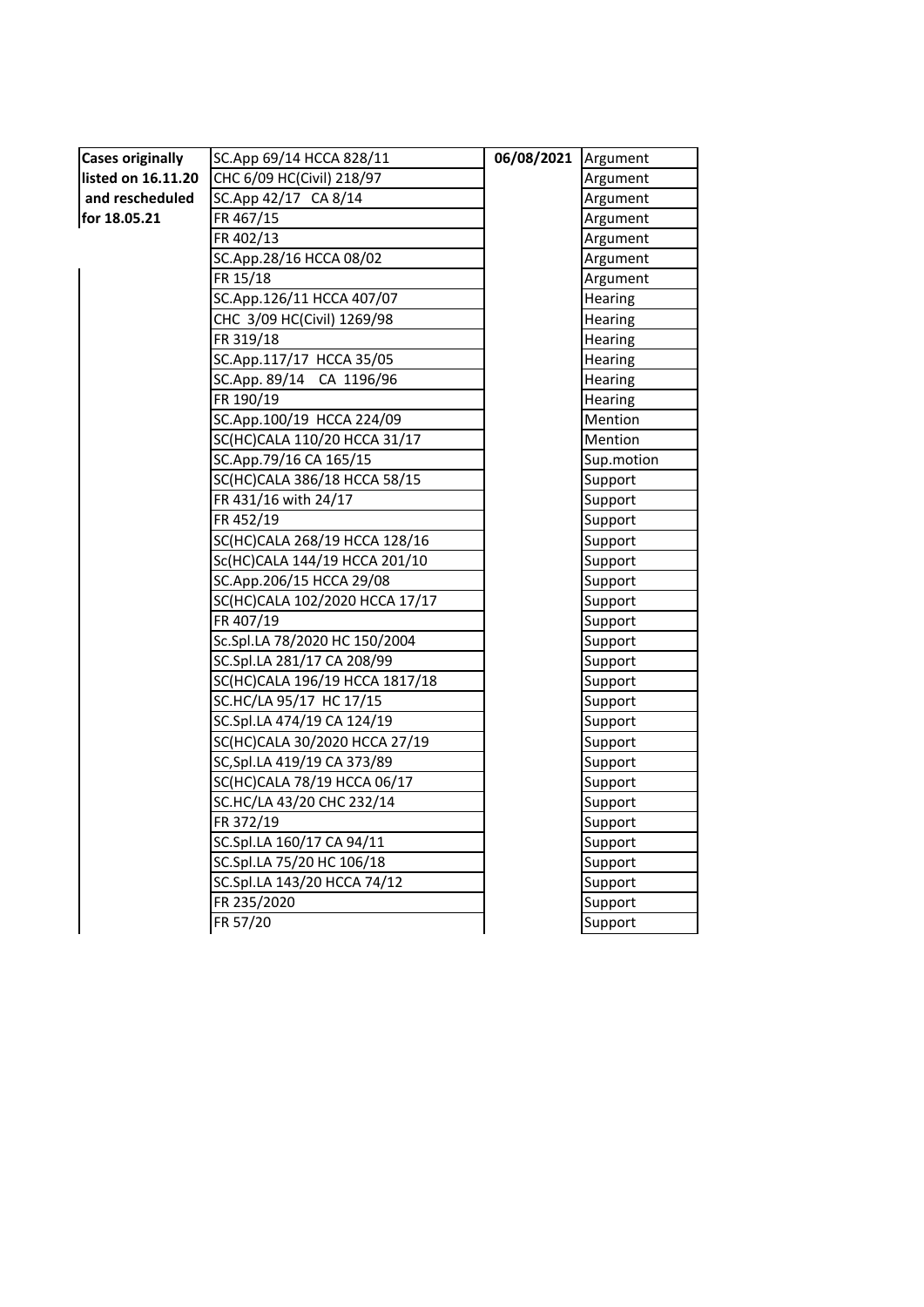| <b>Cases originally</b> | FR 498/19 & 218/2020              |            | 23/08/2021 To be Resumed |
|-------------------------|-----------------------------------|------------|--------------------------|
| listed on 16.11.20      |                                   |            |                          |
| and rescheduled         |                                   |            |                          |
| for 18.05.21            |                                   |            |                          |
| <b>Cases originally</b> | SC.App.259/16 CA 1518/06          | 23/08/2021 | Argument                 |
| listed on 17.11.20      | SC(HC)CALA 276/19 HCCA 226/18     |            | Argument                 |
| and rescheduled         | FR 145/17                         |            | Argument                 |
| for 19.05.21            | FR 258/09                         |            | Argument                 |
|                         | FR 328/16                         |            | Argument                 |
|                         | CHC 35/12 HC(Civil) 198/06        |            | Hearing                  |
|                         | SC.App.124/13 CA 637/08           |            | Hearing                  |
|                         | Sc.App 60/14 HCCA 784/10          |            | <b>Hearing</b>           |
|                         | SC.App.206/14 CA 787/08           |            | Hearing                  |
|                         | SCApp.128/19 with 129/18 CA206/13 |            | <b>Hearing</b>           |
|                         | SC.App133/19 HCCA 164/16          |            | <b>Hearing</b>           |
|                         | SC.App 174/12 HCCA 316/08         |            | <b>Hearing</b>           |
|                         | FR 384/2014                       |            | Hearing                  |
|                         | SC.App.116/18 HCCA 71/06          |            | Mention                  |
|                         | Sc(HC)CALA 121/2020 HCCA 7/19     |            | Mention                  |
|                         | SC.App.193/18 CA 383/14           |            | Sup.for Sub.             |
|                         | SC.App.78/19 HCCA 289/12          |            | Sup.motion               |
|                         | SC(HC)CALA 59/19 HCCA 102/11      |            | Sup/Settlement           |
|                         | SC(HC)CALA 386/19 HCCA 21/16      |            | Support                  |
|                         | FR 282/18                         |            | Support                  |
|                         | SC.Spl.LA 464/19 CA 858/09        |            | Support                  |
|                         | SC.Spl.LA 7/2020 CA233/18         |            | Support                  |
|                         | SC.Spl.LA 55/20 CA 381/2000       |            | Support                  |
|                         | SC.Spl.LA 369/19 HCCA 44/13       |            | Support                  |
|                         | SC.Spl.LA 53/2020 HC 3/19         |            | Support                  |
|                         | SC(HC)CALA 144/18 HCCA 02/16      |            | Support                  |
|                         | SC(HC)CALA 427/19 HCCA 130/15     |            | Support                  |
|                         | SC.Spl.LA 337/19 CA 189-190/16    |            | Support                  |
|                         | FR 216/20                         |            | Support                  |
|                         | SC(HC)CALA 68/20 HCCA 47/15       |            | Support                  |
|                         | SC(HC)CALA 56/20 HCCA 83/16       |            | Support                  |
|                         | SC(HC)CALA 380/19 HCCA 211/10     |            | Support                  |
|                         | SC(HC)CALA 46/20 HCCA 36/19       |            | Support                  |
|                         | SC.Spl.LA 137/20 CA 298/18        |            | Support                  |
|                         | FR 206/2020                       |            | Support                  |
|                         | FR 250/2020                       |            | Support                  |
|                         | SC.HC/LA76/20with 92/19-CHC88/19  |            | Support                  |
|                         | SC(HC)CALA 124/20 HCCA 14/17      |            | Support                  |
|                         | SC.HC/LA92/19with 25/10-CHC88/19  |            | To be Resumed (Support)  |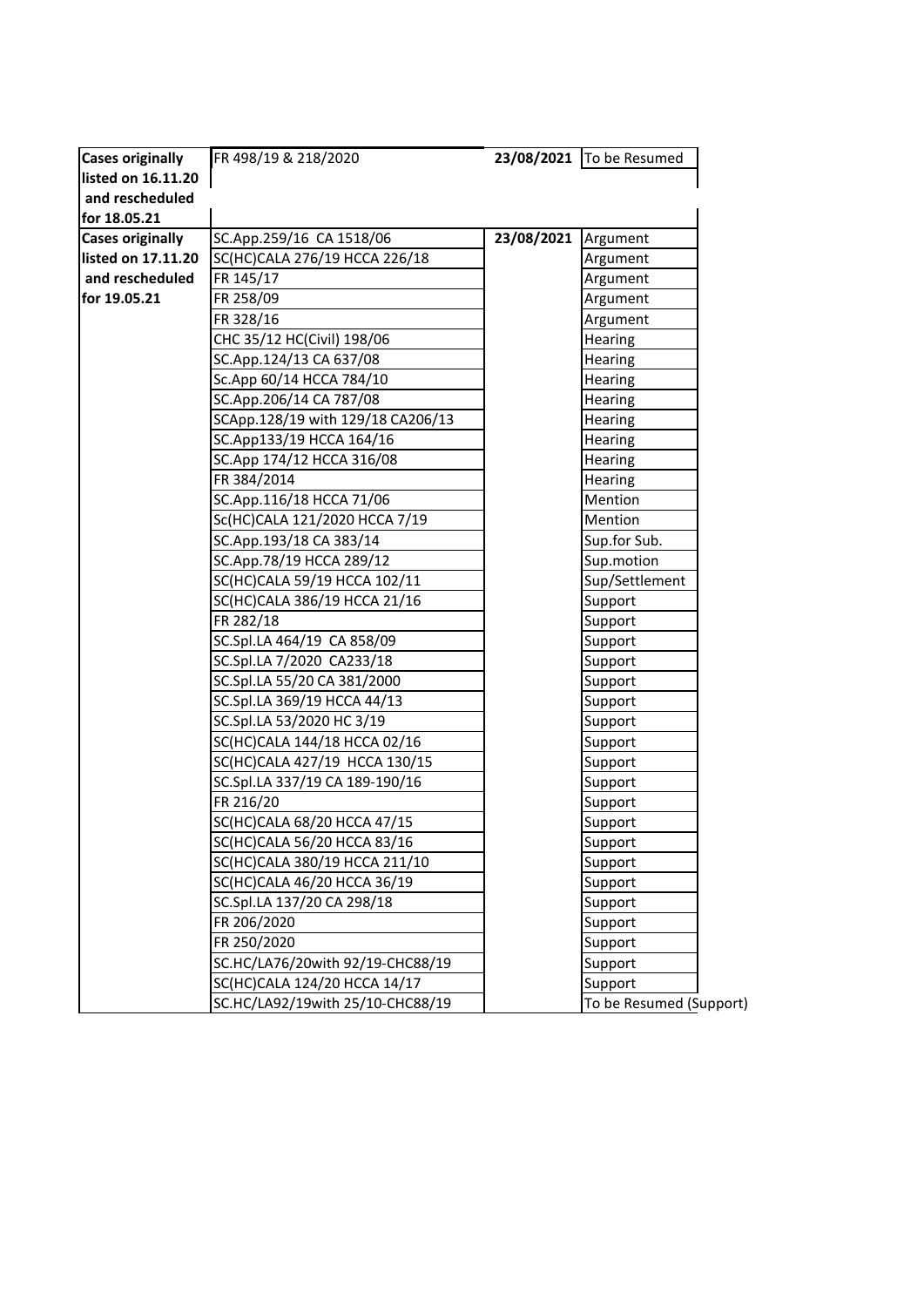| <b>Cases originally</b> | SC.App 124/17 HCCA 172/07             | 24/08/2021 | Argument   |
|-------------------------|---------------------------------------|------------|------------|
| listed on 18.11.20      | SC.App.144/19 HCCA 39/16              |            | Argument   |
| and rescheduled         | FR 39/14                              |            | Argument   |
| for 20.05.21            | FR 347/17                             |            | Argument   |
|                         | SC.App.218/12 HCCA 354/06             |            | Argument   |
|                         | SC.App.114/16 HCCA 38/14              |            | Hearing    |
|                         | SC.App 196/14 HCCA 128/09             |            | Hearing    |
|                         | FR 152/18                             |            | Hearing    |
|                         | SC(HC)CALA 459/18 HCCA 01/15          |            | Hearing    |
|                         | SC.App.193/14 HCCA 315/08             |            | Hearing    |
|                         | FR 08/19                              |            | Hearing    |
|                         | SC.App 127/17 HCCA 1313/12            |            | Hearing    |
|                         | SC.App.48/17with 47/17 HCCA 83/11     |            | Hearing    |
|                         | SC.Spl.LA 206/18 CA 88/12             |            | Sup.motion |
|                         | FR 123/20 & 123/20                    |            | Support    |
|                         | SC(HC)CALA 440/19 HCCA 10/13          |            | Support    |
|                         | SC(HC)CALA 297/19 HCCA 30/15          |            | Support    |
|                         | SC.Spl.LA 367/19 HCALT 21/18          |            | Support    |
|                         | SC(HC)CALA 478/19 HCCA 326/15         |            | Support    |
|                         | FR 18/19                              |            | Support    |
|                         | FR 300/19                             |            | Support    |
|                         | SC.Spl.LA 226/19 HC 2362/18           |            | Support    |
|                         | FR 70/19                              |            | Support    |
|                         | FR 30/2020                            |            | Support    |
|                         | SC.Spl.LA 37/20 CA 14/13              |            | Support    |
|                         | SC(HC)CALA 252/18 HCCA 119/11         |            | Support    |
|                         | SC.Spl.LA 450/19 CA 128/14            |            | Support    |
|                         | SC(HC)CALA 442/17 HCCA 103/13         |            | Support    |
|                         | FR 71/2020                            |            | Support    |
|                         | SC.Spl.LA 73/2020 CA 527/15           |            | Support    |
|                         | SC.Spl.LA 103/20 CA 03/16             |            |            |
|                         | SC.Spl.LA 104/20 -----                |            | Support    |
|                         | SC.Spl.LA 105/20 CA 21/14             |            |            |
|                         | SC.HC/LA 78/19 HC 70/13 with 77/19 HC |            |            |
|                         | 225/13                                |            | Support    |
|                         | SC.Spl.LA 173/20 CA 244-246/15        |            | Support    |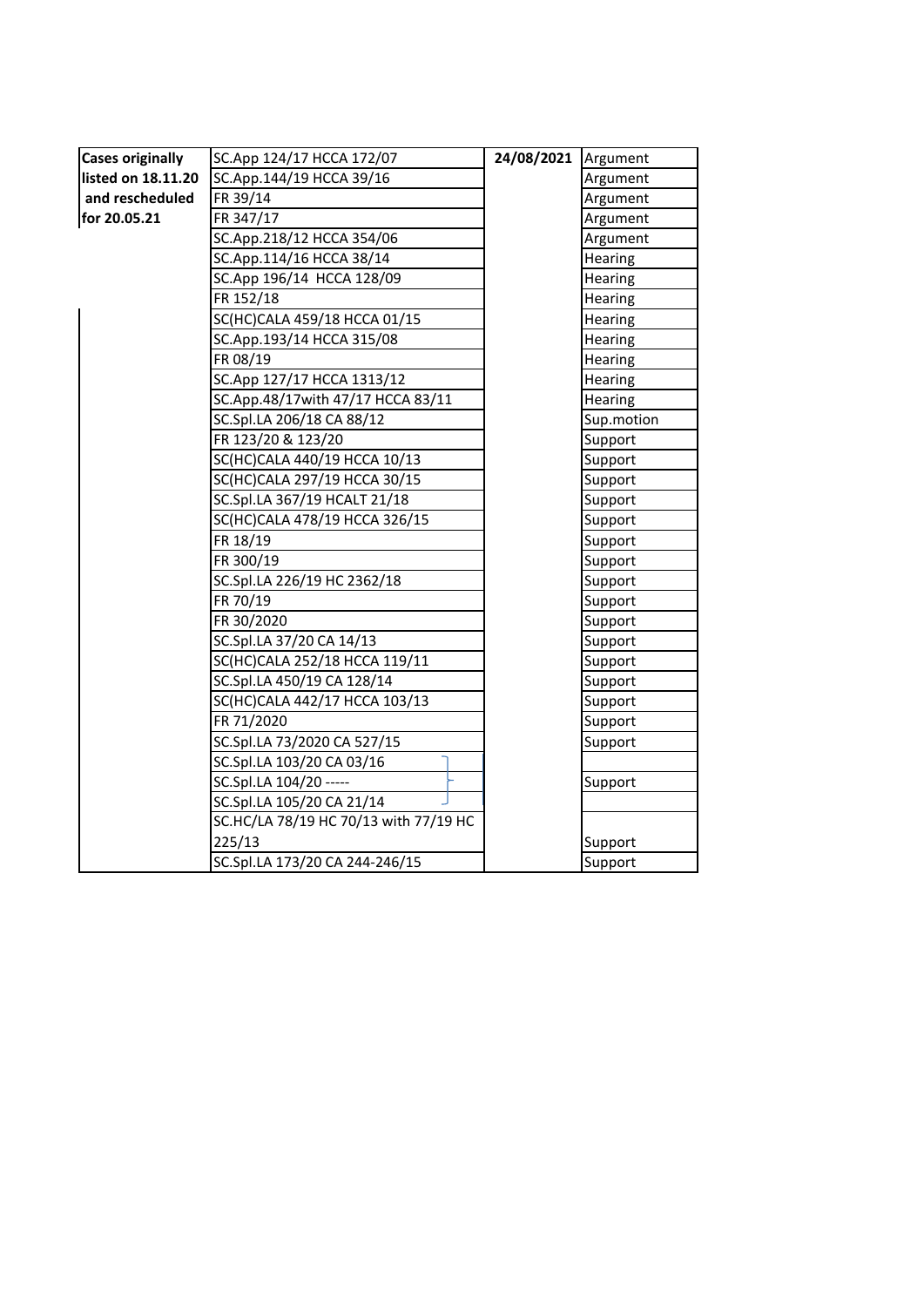| <b>Cases originally</b> | SC.App 178/16 HCCA 73/08             | 25/08/2021 | Argument       |
|-------------------------|--------------------------------------|------------|----------------|
| listed on 19.11.20      | SC(HC)CALA 593/16 HCCA 21/14         |            | Argument       |
| and rescheduled         | SC.App.18/15 CA 396A/98,396/98       |            | Argument       |
| for 21.05.21            | FR 209/16                            |            | Argument       |
|                         | SC.App.98/17 HCCA 494/14             |            | Argument       |
|                         | SC.App.153/19 HCCA 18/17             |            | Argument       |
|                         | SC.App.153/12 HCCA 56/03             |            | Hearing        |
|                         | CHC 41/14 HC(Civil) 184/08           |            | Hearing        |
|                         | SC.App 155/15 HCCA 38/09             |            | Hearing        |
|                         | FR 231/18                            |            | <b>Hearing</b> |
|                         | CHC 28/10 HC(Civil) 417/07           |            | Hearing        |
|                         | CHC 13/12 HC(Civil) 27/10            |            | <b>Hearing</b> |
|                         | SC.App.81/13 CA 819/96               |            | Hearing        |
|                         | SC.App.18/12 HCCA 166/06             |            | Hearing        |
|                         | SC(HC)CALA 103/19 HCCA 11/14         |            | Support        |
|                         | Sc(HC)CALA 176/18 HCCA 06/17         |            | Support        |
|                         | SC(HC)CALA 67/17 HCCA 13/03          |            | Support        |
|                         | FR 438/19                            |            | Support        |
|                         | SC.Spl.LA181/19 with 176/19 CA193/15 |            | Support        |
|                         | FR 153/18                            |            | Support        |
|                         | SC.Spl.LA 268/19 CA 345/15           |            | Support        |
|                         | SC.Spl.LA 48/20 HCALT 21/19          |            | Support        |
|                         | FR 139/2020                          |            | Support        |
|                         | SC.Spl.LA 36/18 CA 211/10            |            | Support        |
|                         | SC(HC)CALA 57/16 HCCA 118/11         |            | Support        |
|                         | FR 295/18                            |            | Support        |
|                         | FR 450/17                            |            | Support        |
|                         | SC(HC)CALA 30/19 HCCA 81/15          |            | Support        |
|                         | FR 221/20                            |            | Support        |
|                         | SC(HC)CALA 175/20 HCCA 175/17        |            | Support        |
|                         | SC(HC)CALA 176/20 HCCA 8/16          |            | Support        |
|                         | FR 248/20                            |            | Support        |
|                         | FR 226/20                            |            | Support        |
|                         | FR 222/20                            |            | Support        |
|                         | SC(HC)CALA 42/19 HCCA 11/12          |            | Support        |
|                         | FR 62/20                             |            | Support        |
|                         | FR 448/19                            |            | Support        |
|                         | FR 34/20                             |            | Support        |
|                         | FR 275/20                            |            | Support        |
|                         | SC.Spl.LA 179/20 CA 22/14            |            | Support        |
|                         | FR 56/20                             |            | Support        |
|                         | FR 109/14                            |            | To be Resumed  |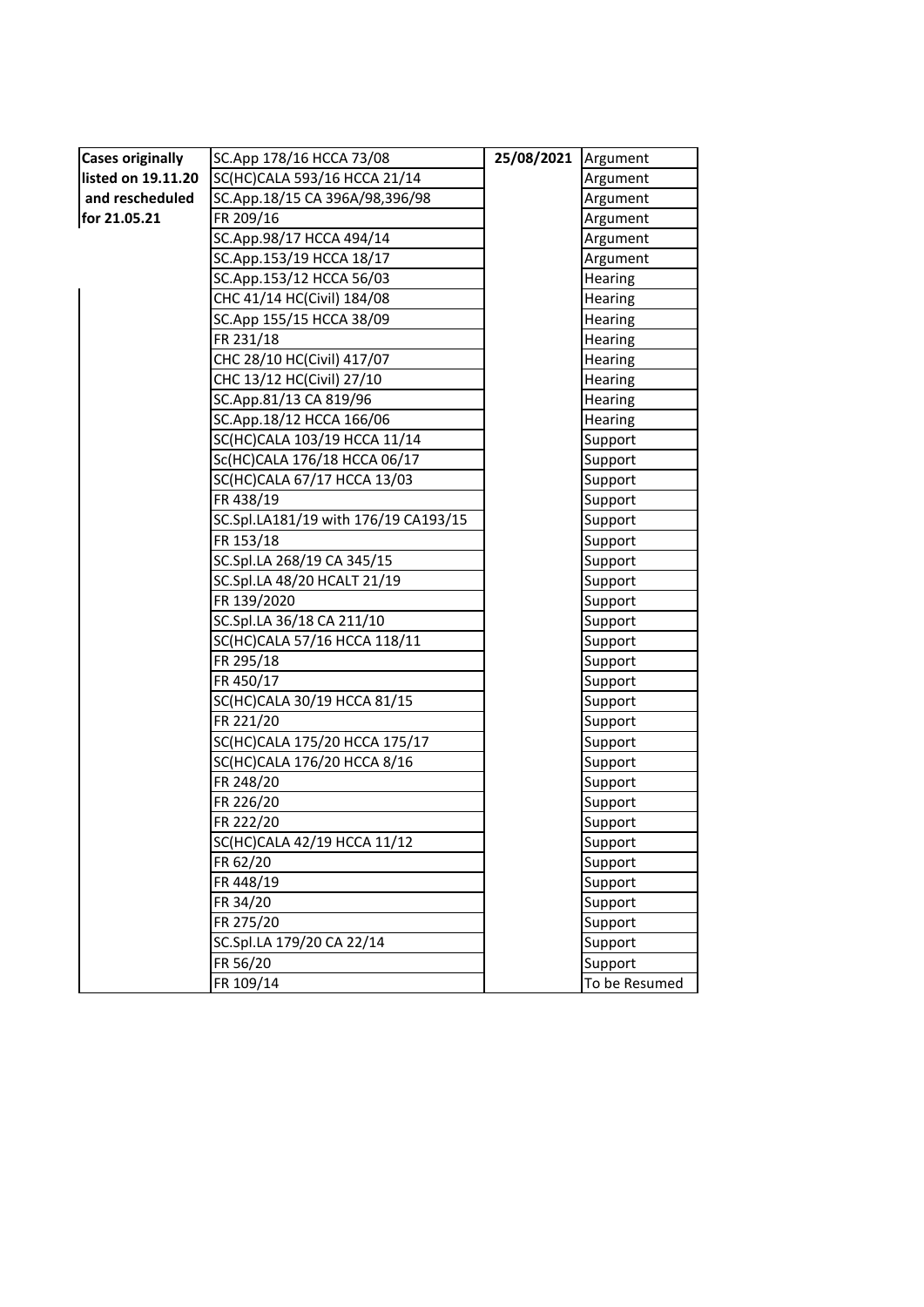| <b>Cases originally</b> | SC(HC)CALA 123/18 HCCA 109/11  | 26/08/2021 | Argument       |
|-------------------------|--------------------------------|------------|----------------|
| listed on 20.11.20      | SC(HC)CALA 18/19 HCCA 19/18    |            | Argument       |
| and rescheduled         | FR 98/17                       |            | Argument       |
| for 24.05.21            | CHC 04/07 HC(Civil) 183/02     |            | Argument       |
|                         | SC.App.62/18 CA31/14           |            | Hearing        |
|                         | SC.App.100/17 HCCA 157/08      |            | Hearing        |
|                         | SC.App 190/17 HCCA 145/10      |            | <b>Hearing</b> |
|                         | SC(HC)CALA 328/18 HCCA 04/11   |            | Hearing        |
|                         | SC.App.128/17 HCCA 47/14       |            | Hearing        |
|                         | SC.App.26/14 CA 351/11         |            | <b>Hearing</b> |
|                         | SC.App.237/17 HCCA 151/11      |            | Hearing        |
|                         | CHC 50/13 HC(Civil) 4/08       |            | Hearing        |
|                         | SC.App.18/18 HC 4930           |            | Hearing        |
|                         | Sc.App. 89/2019 HCCA 04/2016   |            | <b>Hearing</b> |
|                         | SC.Spl.LA 78/19 CA 3/13        |            | Support        |
|                         | SC(HC)CALA 232/19 with 233/19  |            | Support        |
|                         | <b>HCCA 14/15</b>              |            |                |
|                         | SC(HC)CALA 149/19 HCCA 18/16   |            | Support        |
|                         | SC(HC)CALA 447/19 HCCA 194/14  |            | Support        |
|                         | SC(HC)CALA 84/19 HCCA 55/17    |            | Support        |
|                         | SC(HC)CALA 316/19 HCCA 50/17   |            | Support        |
|                         | SC. Writ 5/16 with 6/16        |            | Support        |
|                         | SC(HC)CALA 9/19 HCCA 5/16      |            | Support        |
|                         | SC(HC)CALA 476/19 HCCA 15/19   |            | Support        |
|                         | SC(HC)CALA 114/2020 HCCA 46/19 |            | Support        |
|                         | SC(HC)CALA 283/19 HCCA 40/12   |            | Support        |
|                         | SC(HC)CALA 336/18 HCCA 131/13  |            | Support        |
|                         | FR 476/19                      |            | Support        |
|                         | SC(HC)CALA 479/19 HCCA 46/17   |            | Support        |
|                         | SC(HC)CALA 506/19 HCCA 141/13  |            | Support        |
|                         | SC(HC)CALA 286/18 HCCA 01/18   |            | Support        |
|                         | SC(HC)CALA 73/20 HCCA 3/16     |            | Support        |
|                         | SC(HC)CALA 195/18 HCCA 98/12   |            | Support        |
|                         | SC(HC)CALA 168/20 HCCA 104/15  |            | Support        |
|                         | SC(HC)CALA 93/20 HCCA 95/19    |            | Support        |
|                         | FR 283/2020                    |            | Support        |
|                         | FR 307/2020                    |            | Support        |
|                         | FR 297/2020                    |            | Support        |
|                         | SC.HC/LA 81/20 HC(Civil) 4/20  |            | Support        |
|                         | SC.Spl.LA 431/19 HC 27/18      |            | Support        |
|                         | SC.Spl.LA 432/19 HC 01/19      |            | Support        |
|                         | SC.Spl.LA 152/20 HCEP 2142/03  |            | Support        |
|                         | SC.Spl.LA 216/20 CA 439/15     |            | Support        |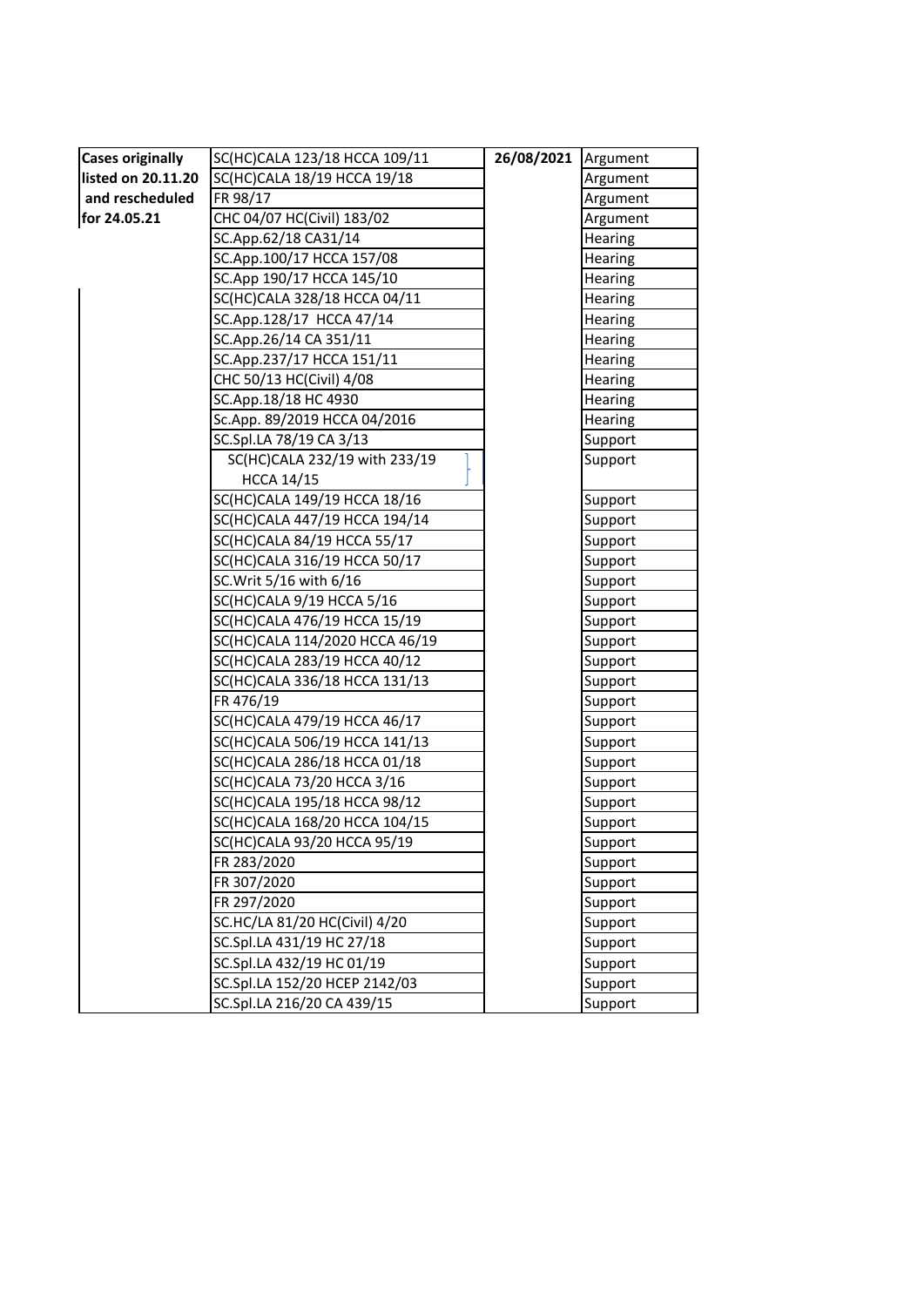| <b>Cases originally</b> | FR 97/16                            | 27/08/2021 | Argument       |
|-------------------------|-------------------------------------|------------|----------------|
| listed on 23.11.20      | SC.App.145/18 HCCA 1133/17          |            | Argument       |
| and rescheduled         | SC.App.91/19 HC 241/14              |            | Argument       |
| for 25.05.21            | CHC 64/14 HC 542/2009               |            | Argument       |
|                         | SC.App 154/12 CA 564/96             |            | Argument       |
|                         | FR 97/2016                          |            |                |
|                         | SC.App.168/18 CA 71-72/16           |            | Argument       |
|                         | FR 343/19                           |            | Argument       |
|                         | FR 306/13                           |            | Hearing        |
|                         | SC.App.153/13 HCCA 1/05             |            | Hearing        |
|                         | SC.App.93/19 HC 10/14               |            | <b>Hearing</b> |
|                         | FR 394/07                           |            | Hearing        |
|                         | SC.App.69/16 HCCA 614/14            |            | Hearing        |
|                         | SC.App.216/16 with 217/16           |            |                |
|                         | HCCA 146/13, 147/13                 |            | Hearing        |
|                         | FR 327/18                           |            | Support        |
|                         | SC.Spl.LA 306/18 CA 275/16          |            | Support        |
|                         | SC(HC)CALA 57/19 HCCA 07/18         |            | Support        |
|                         | SC(HC)CALA 410/19 HCCA 22/17        |            | Support        |
|                         | SC.Spl.LA 23/20 CA 26/11            |            | Support        |
|                         | SC.Spl.LA 370/19 CA 1157/2000       |            | Support        |
|                         | SC(HC)CALA 535/17 HCCA 150/15       |            | Support        |
|                         | FR 89/19                            |            | Support        |
|                         | SC.Spl.LA 52/20 CA 109/14           |            | Support        |
|                         | SC.Spl.LA 8/20 with 6/20 CA703/09   |            | Support        |
|                         | SC.Spl.LA 24/20 CA 330/19           |            | Support        |
|                         | SC.HC/LA 31/20 HC(Civil) 139/19     |            | Support        |
|                         | SC(HC)CALA 77/20 HCCA 103/12        |            | Support        |
|                         | SC(HC)CALA 83/19 HC(Civil) 955/18   |            | Support        |
|                         | FR 214/20                           |            | Support        |
|                         | FR 439/19                           |            | Support        |
|                         | FR 119/20,120/20,121/20 & 93/20 *** |            | Support        |
|                         | SC(HC)CALA 272/20 HCCA 144/15       |            | Support        |
|                         | SC(HC)CALA 52/20 HCCA 114/12        |            | Support        |
|                         | FR 93/2020 ***                      |            | To be Resumed  |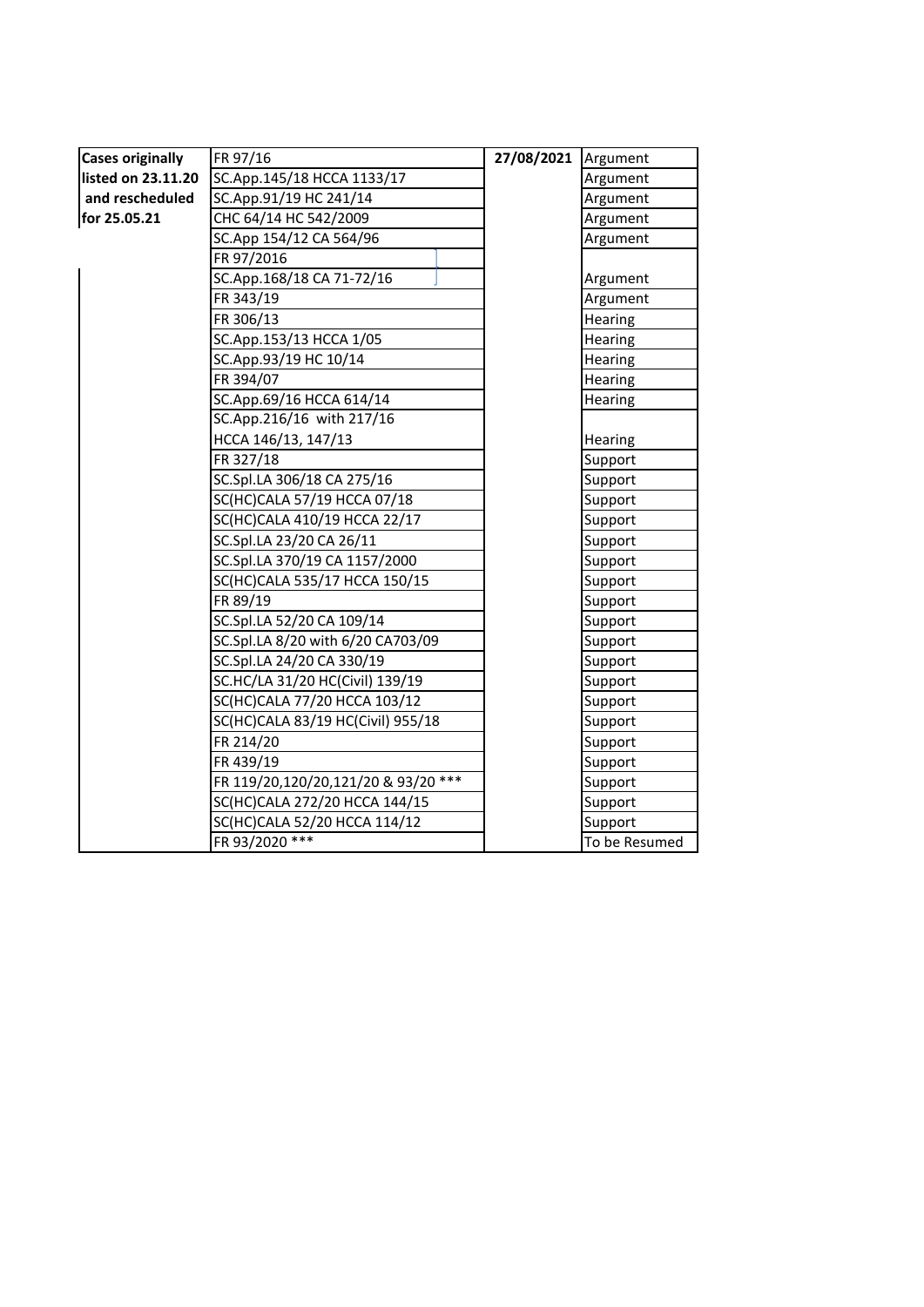| <b>Cases originally</b> | FR 364/14                          | 30/08/2021 | Argument      |
|-------------------------|------------------------------------|------------|---------------|
| listed on 24.11.20      | SC.App.104/19 with 105/19          |            | Argument      |
| and rescheduled         | HC 563/17, HC 562/17               |            |               |
| for 28.05.21            | CHC 66/14 HC 597/10                |            | Argument      |
|                         | SC.App.116/19 &116A/19 HCCA 174/10 |            | Argument      |
|                         | SC.Spl.LA 189/18 CA 294-296/15     |            | Argument      |
|                         | CHC 32/13 HC(Civil) 58/08          |            | Argument      |
|                         | SC.App 112/19 HCCA 240/14          |            | Argument      |
|                         | SC.App 19/17 HCCA 51/11            |            | Argument      |
|                         | SC.App 86/17 HCCA 8/14             |            | Argument      |
|                         | FR 174/16 with 432/16              |            | Hearing       |
|                         | FR 113/18                          |            | Hearing       |
|                         | CHC 1/14 HC(Civil) 253/07          |            | Hearing       |
|                         | SC(HC)CALA 275/18 HCCA 65/15       |            | Hearing       |
|                         | SC.App 14/18 HCCA 37/14            |            | Hearing       |
|                         | SC.App.118/16 HCCA 394/05          |            | Hearing       |
|                         | CHC 38/06 HC(Civil) 36/96          |            | Hearing       |
|                         | FR 193/2020                        |            | Support       |
|                         | SC(HC)CALA 99/19 HCCA 99/14        |            | Support       |
|                         | FR 407/17                          |            | Support       |
|                         | SC.Spl.LA 255/19 HCCA 1271/2000    |            | Support       |
|                         | SC.Spl.LA 180/19 HC 01/15          |            | Support       |
|                         | SC(HC)CALA 311/19 HCCA 113/15      |            | Support       |
|                         | SC.Spl.LA 164/14 CA 32/99          |            | Support       |
|                         | SC.Spl.LA 399/18 CA 09/16          |            | Support       |
|                         | SC(HC)CALA 84/20 HCCA 18/17        |            | Support       |
|                         | SC(HC)CALA 376/19 HCCA 31/17       |            | Support       |
|                         | SC(HC)CALA 174/19 HCCA 48/19       |            | Support       |
|                         | FR 371/19                          |            | Support       |
|                         | SC(HC)CALA 115/20 HCCA 101/19      |            | Support       |
|                         | SC.Spl.LA 101/19 CA 16/14          |            | Support       |
|                         | SC(HC)CALA 150/20 HCCA 132/14      |            | Support       |
|                         | SC(HC)CALA 419/18 HCCA 80/17       |            | Support       |
|                         | SC.Spl.LA 92/20 CA 07/18           |            | Support       |
|                         | SC(HC)CALA 138/16 HCCA 374/02      |            | Support       |
|                         | SC(HC)CALA 184/16 HCCA 96/14       |            | Support       |
|                         | SC(HC)CALA 269/20 HCCA 24/18       |            | Support       |
|                         | SC.Spl.LA 58/20 CA 35/14           |            | Support       |
|                         | FR 141/15                          |            | Support       |
|                         | SC.HC/LA 86/20 HC(Civil) 632/15    |            | Support       |
|                         | SC(HC)CALA 501/19,502/19 & 494/19  |            |               |
|                         | <b>HCCA 349/06</b>                 |            | Support       |
|                         | SC(HC)CALA 403/18 HCCA 129/15      |            | To be Resumed |